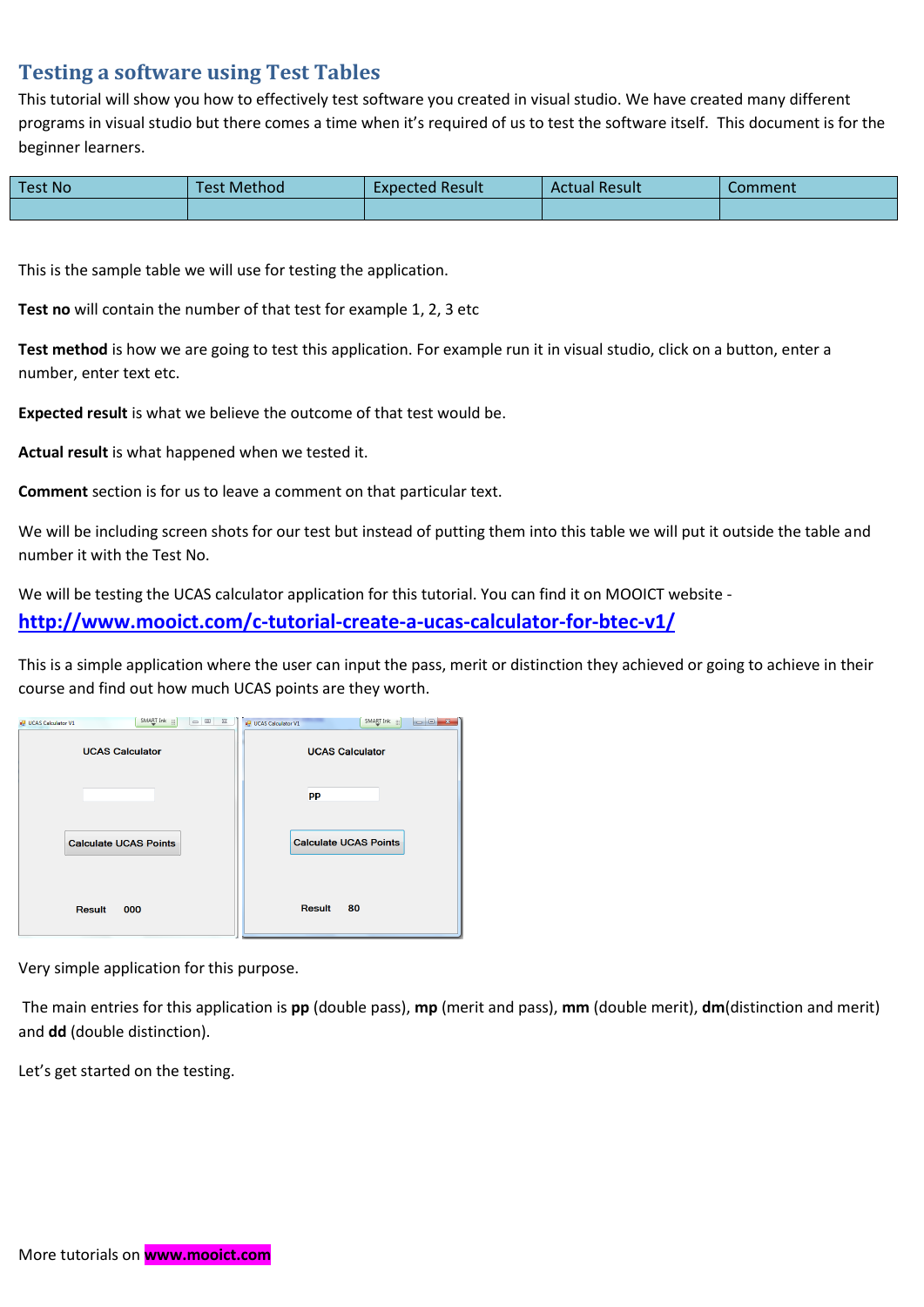| <b>Test No</b>          | <b>Test Method</b>                                                                                                | <b>Expected Result</b>                                    | <b>Actual Result</b>                                             | <b>Comment</b>                                                                                                                                                                                                                                                                                                                                          |
|-------------------------|-------------------------------------------------------------------------------------------------------------------|-----------------------------------------------------------|------------------------------------------------------------------|---------------------------------------------------------------------------------------------------------------------------------------------------------------------------------------------------------------------------------------------------------------------------------------------------------------------------------------------------------|
| $\mathbf{1}$            | <b>Open the application</b><br>from the project<br>folder bin/debug and<br>double click on the<br>executable file | <b>Application runs</b><br>successfully                   | <b>Application runs</b><br>successfully                          | By double clicking on the project<br>executable file, the application<br>successfully opened in windows 7.                                                                                                                                                                                                                                              |
| $\overline{2}$          | While the text box is<br>empty click on the<br>calculate UCAS points<br>button                                    | Shows message to<br>enter valid grades in<br>the text box | Shows message to<br>enter valid grades in<br>the text box        | <b>Enter a Valid Grade message box</b><br>shows when clicked on the button<br>while the grades text box was<br>empty. The program did not crash.                                                                                                                                                                                                        |
| $\overline{\mathbf{3}}$ | Enter "p" in the text<br>box and click on<br><b>Calculate UCAS Points</b>                                         | Shows message to<br>enter valid grades in<br>the text box | <b>Shows message to</b><br>enter valid grades in<br>the text box | Since P is not a valid final grade,<br>the application is showing enter<br>valid grades message box.                                                                                                                                                                                                                                                    |
| 4                       | <b>Enter number 90 in</b><br>the text box and click<br>on Calculate UCAS<br>points                                | Shows message to<br>enter valid grades in<br>the text box | Shows message to<br>enter valid grades in<br>the text box        | Since 90 is not a valid grade the<br>application shown enter valid<br>grades message box. The program<br>did not crash although its only<br>supposed to accept letters not<br>numbers                                                                                                                                                                   |
| 5                       | <b>Enter the mm lower</b><br>case in the text box                                                                 | <b>Result label shows</b><br>160 on the screen            | <b>Result label shows</b><br>160 on the screen                   | Double merit grades are<br>equivalent of 160 UCAS points and<br>it shows on the results label.                                                                                                                                                                                                                                                          |
| 6                       | <b>Enter MM capital</b><br>letters in the text box                                                                | <b>Result label shows</b><br>160 on the screen            | <b>Result label shows</b><br>160 on the screen                   | We are using TO LOWER function<br>in the code to change all letters in<br>the text box to lower caps when<br>the button in pressed. Capital<br>letters and lower case letters get<br>the same results.                                                                                                                                                  |
| $\overline{7}$          | <b>Enter MP capital</b><br>letters in the text box<br>and click calculate.                                        | <b>Result label shows</b><br>120 on the screen            | <b>Result label shows</b><br>120 on the screen                   | The result shows 120 UCAS points<br>in the results label.                                                                                                                                                                                                                                                                                               |
| 8                       | <b>Enter "dm" lower case</b><br>letters in the text box<br>and click calculate                                    | <b>Result label shows</b><br>200 on the screen            | <b>Result label shows</b><br>200 on the screen                   | The results label shows 200 UCAS<br>points for the grade DM<br>(distinction and merit)                                                                                                                                                                                                                                                                  |
| 9                       | <b>Enter the grade DD</b><br>capital letters in the<br>text and click<br>calculate                                | <b>Result label shows</b><br>240 on the screen            | <b>Result label shows</b><br>240 on the screen                   | The results label shows 200 UCAS<br>points for the grade DD (Double<br>Distinction)                                                                                                                                                                                                                                                                     |
| 10                      | <b>Enter the grade</b><br>"DDD" in the text box<br>and click calculate                                            | Shows message to<br>enter valid grades in<br>the text box | Shows message to<br>enter valid grades in<br>the text box        | When the button is clicked the<br>program is looking for predefined<br>grades such as pp, mp, dd etc. If<br>there is a string which doesn't<br>match the predefined rules then it<br>will show this message box. In this<br>case there no grades matching the<br>DDD and it will show enter a valid<br>grades message box when clicked<br>on calculate. |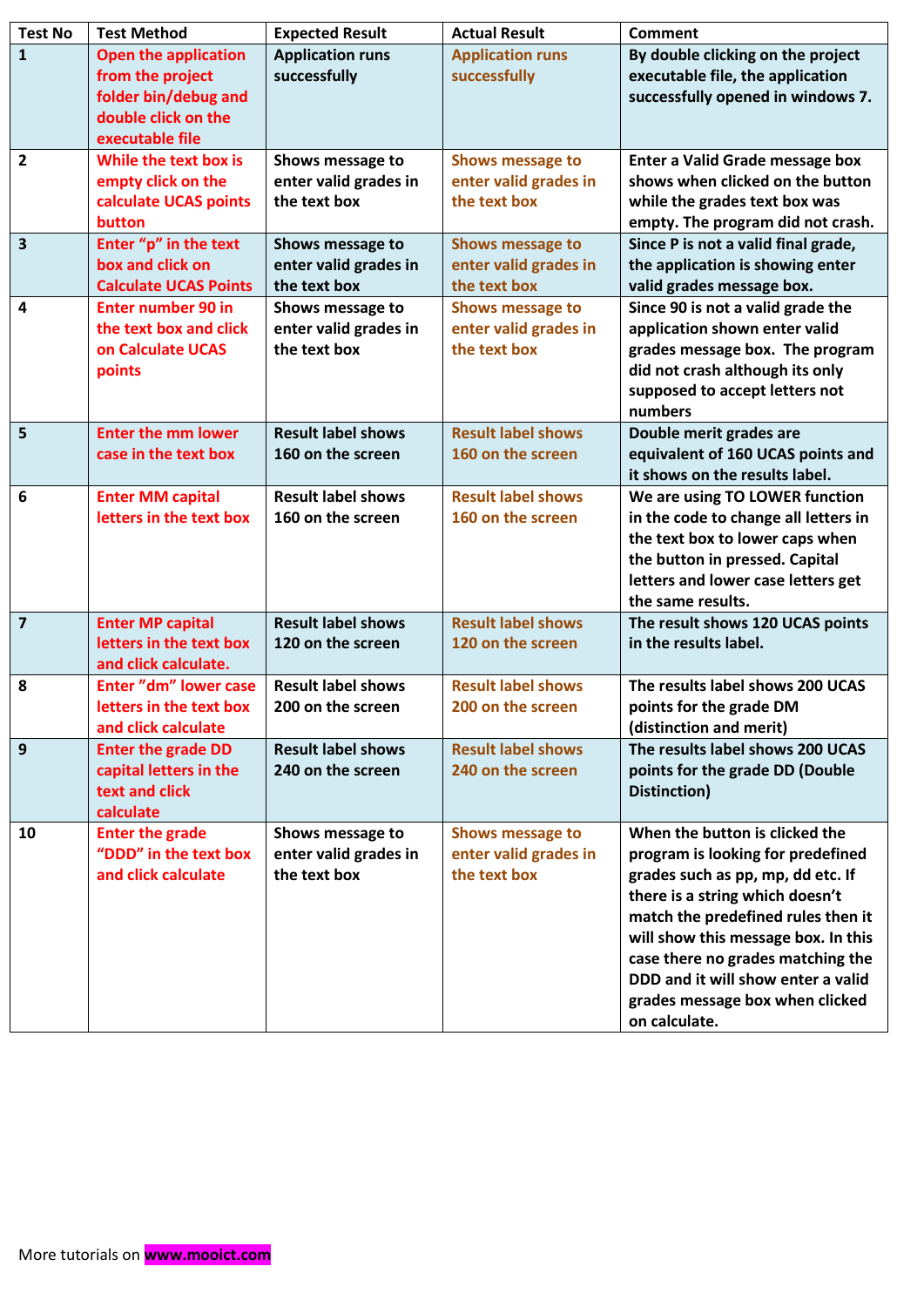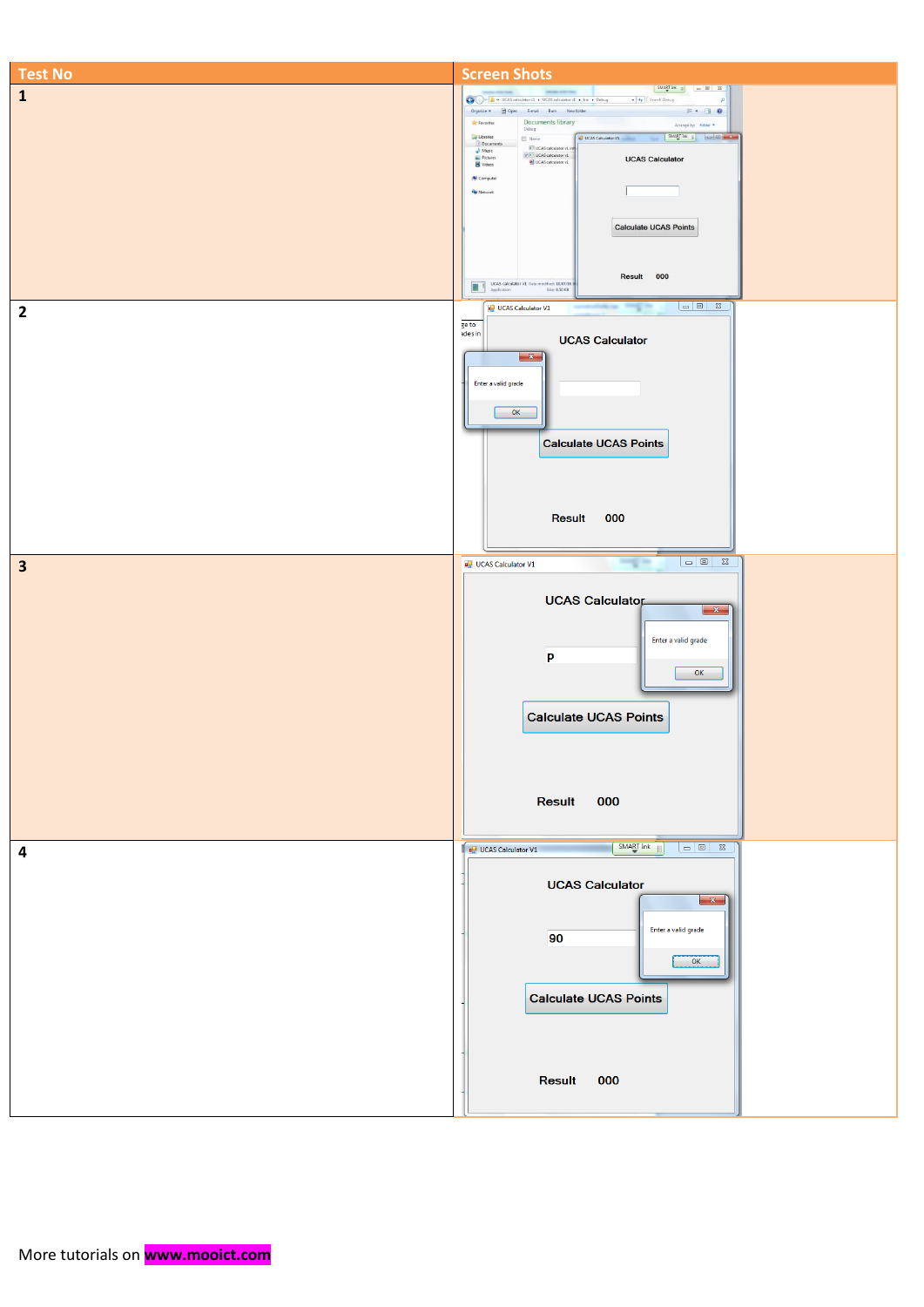| $\overline{\mathbf{5}}$ | SMART Ink<br><b>D</b> UCAS Calculator V1<br>-                                                                                                |
|-------------------------|----------------------------------------------------------------------------------------------------------------------------------------------|
|                         | <b>UCAS Calculator</b>                                                                                                                       |
|                         |                                                                                                                                              |
|                         | mm                                                                                                                                           |
|                         | <b>Calculate UCAS Points</b>                                                                                                                 |
|                         |                                                                                                                                              |
|                         |                                                                                                                                              |
|                         | Result<br>160                                                                                                                                |
| $\boldsymbol{6}$        | SMART Ink<br><b>D</b> UCAS Calculator V1                                                                                                     |
|                         | <b>UCAS Calculator</b>                                                                                                                       |
|                         |                                                                                                                                              |
|                         | <b>MM</b>                                                                                                                                    |
|                         | <b>Calculate UCAS Points</b>                                                                                                                 |
|                         |                                                                                                                                              |
|                         |                                                                                                                                              |
|                         | Result<br>160                                                                                                                                |
| $\overline{\mathbf{z}}$ | SMART Ink<br><b>DU</b> UCAS Calculator V1                                                                                                    |
|                         | <b>UCAS Calculator</b>                                                                                                                       |
|                         | <b>MP</b>                                                                                                                                    |
|                         |                                                                                                                                              |
|                         | <b>Calculate UCAS Points</b>                                                                                                                 |
|                         |                                                                                                                                              |
|                         | Result<br>120                                                                                                                                |
|                         | SMARI Ink<br>$\begin{array}{c c c c c} \hline \textbf{L} & \textbf{L} & \textbf{R} & \textbf{R} \end{array}$<br><b>DO</b> UCAS Calculator V1 |
| 8                       | <b>UCAS Calculator</b>                                                                                                                       |
|                         |                                                                                                                                              |
|                         | dm                                                                                                                                           |
|                         |                                                                                                                                              |
|                         | <b>Calculate UCAS Points</b>                                                                                                                 |
|                         |                                                                                                                                              |
|                         |                                                                                                                                              |
|                         | Result<br>200                                                                                                                                |